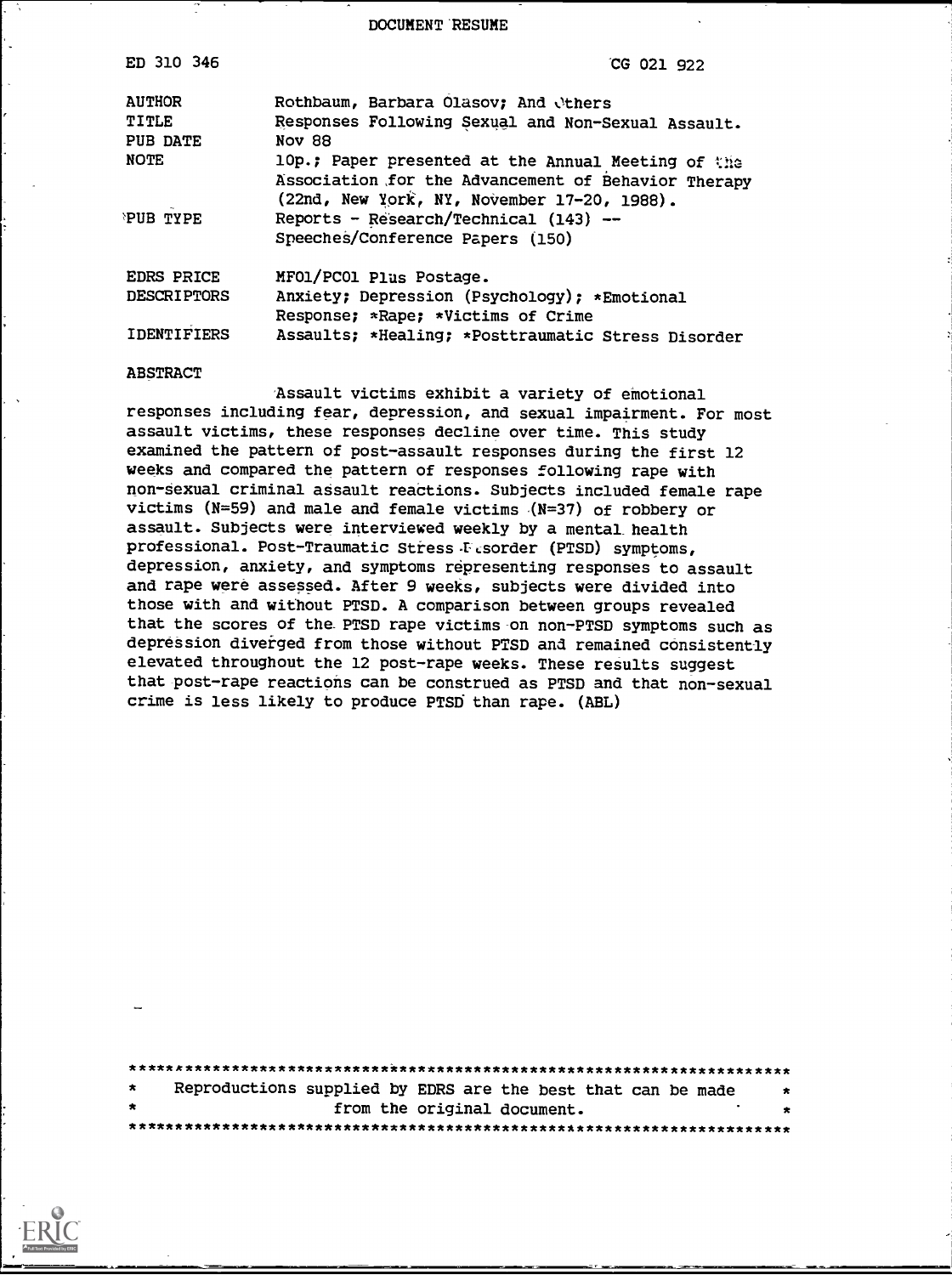# Responses Following Sexual and Non-Sexual Assault

Barbara Olasov Rothbaum, Ph.D. Edna B. Foa, Ph.D.

Lily Ann Hoge, Ph.D.

Medical College of Pennsylvania

Presented at the 22nd Annual Association for the Advancement of Behavior Therapy Convention, New York, New York, November 17-20, 1988.

 $\mathbf{\tilde{a}}$ 02192 ပ္ပ

- U.S. DEPARTMENT OF EDUCATION<br>Office of Educations! Research and Improvement EDUCATIONAL RESOURCES INFORMATION
- This document has been reproduced as<br>received from the person or organization originating it.
- D Minor changes have been made to improve<br>reproduction quality  $\tilde{\phantom{a}}$
- . Points of view or opinions stated in this document do not inecessarily represent official<br>OERI position or policy.

"PERMISSION TO REPRODUCE THIS MATERIAL HAS BEEN GRANTED BY Barbara O. Rombuum

TO THE EDUCATIONAL RESOURCES **INFORMATION CENTER (ERIC)."** 



BEST COPY AVAILABLE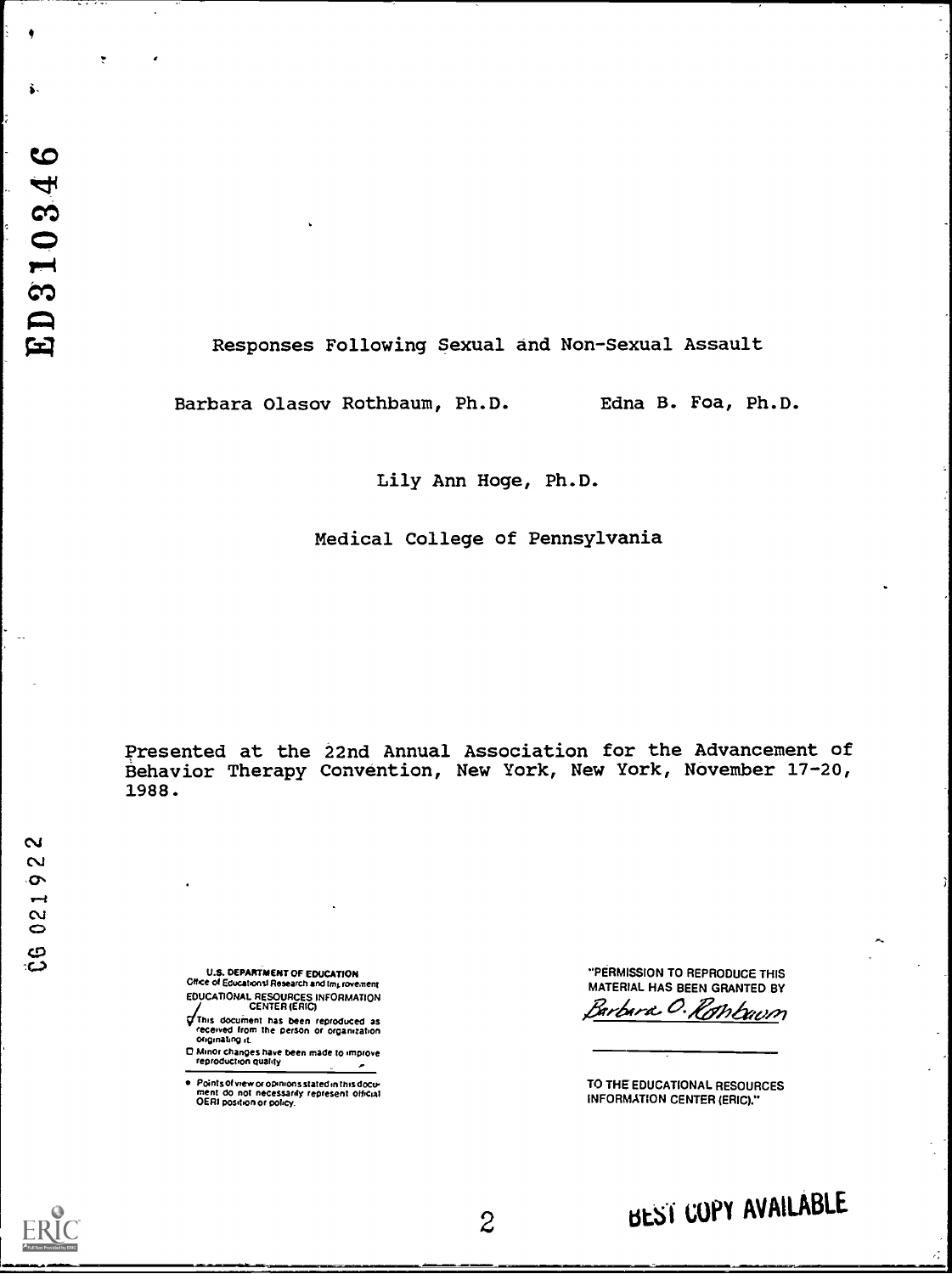Responses Following Sexual and Non-Sexual Assault

# Introduction

Assault victims exhibit a variety of emotional responses after the trauma including fear, depression, social, and sexual impairment. Common reactions also include nightmares, sleep<br>difficulties, flashbacks, hypervigilence, and avoidance of flashbacks, hypervigilence, and avoidance of<br>ociated with the assault. These reactions situations associated with the assault. typically meet DSM-III-R criteria for post-traumatic stress disorder (PTSD). For most assault victims, these responses decline over time. The course of this decline, however, may vary across individuals. The present study is designed to investigate the pattern of post-assault responses during the first 12 weeks and to compare the pattern of responses following rape with non-sexual criminal assault reactions.

### Procedure

Subjects were 59 female rape victims and 37 male and female crime vi-tims (robbery, simple or aggravated assault). Subjects<br>were interviewed weekly by a mental health professional. PTSD were interviewed weekly by a mental health professional. symptoms were assessed via a structured interview developed for<br>this study and based on DSM-III criteria. Severity of PTSD was this study and based on DSM-III criteria. Severity of PTSD was<br>represented as a total score summed across symptoms. represented as <sup>a</sup> total score summed across symptoms. Participants also completed the Beck Depression Inventory, Spielberger State-Trait Anxiety Inventory, the Revised Impact of Event Scale, and the Rape Aftermath Symptom Test.

Characteristics of the 59 rape victims are as follows: the median age is 25, 59% are black, 76% are single, 48% received at least high school education, and 63% earned less than \$10,000/year. The crime sample of 14 men and 23 women is similar except for age (median age 36) and marital status (54% single).

## Results

Questionnaire Data. Initial scores on questionnaires revealed that rape victims had more symptoms than crime victims. t-tests between groups on the BDI, RIES (Avoidance and Intrusion scales), and STAI-State were all significant at the .05 level. The rape victims' scores remained higher throughout the 3-month<br>post-assault period. Both rape and crime victims showed a Both rape and crime victims showed a decline in symptoms until week 9 after which little change occurred.

Interview Data. Interview items corresponding to the DSM-III symptoms of reexperiencing, numbing, and arousal were used to estimate presence of PTSD. In the absence of questions estimate presence of PTSD. In the absence of questions pertaining to behavioral avoidance, the avoidance score of the RIES was combined with the interview items to yield a post-hoc PTSD diagnosis for each of 12 assessments. revealed that more rape victims met PTSD criteria than did crime victims. At week 1, 57 of 59 rape victims (97%) and 21 of <sup>37</sup> crime victims (57%) reported sufficient symptoms for a diagnosis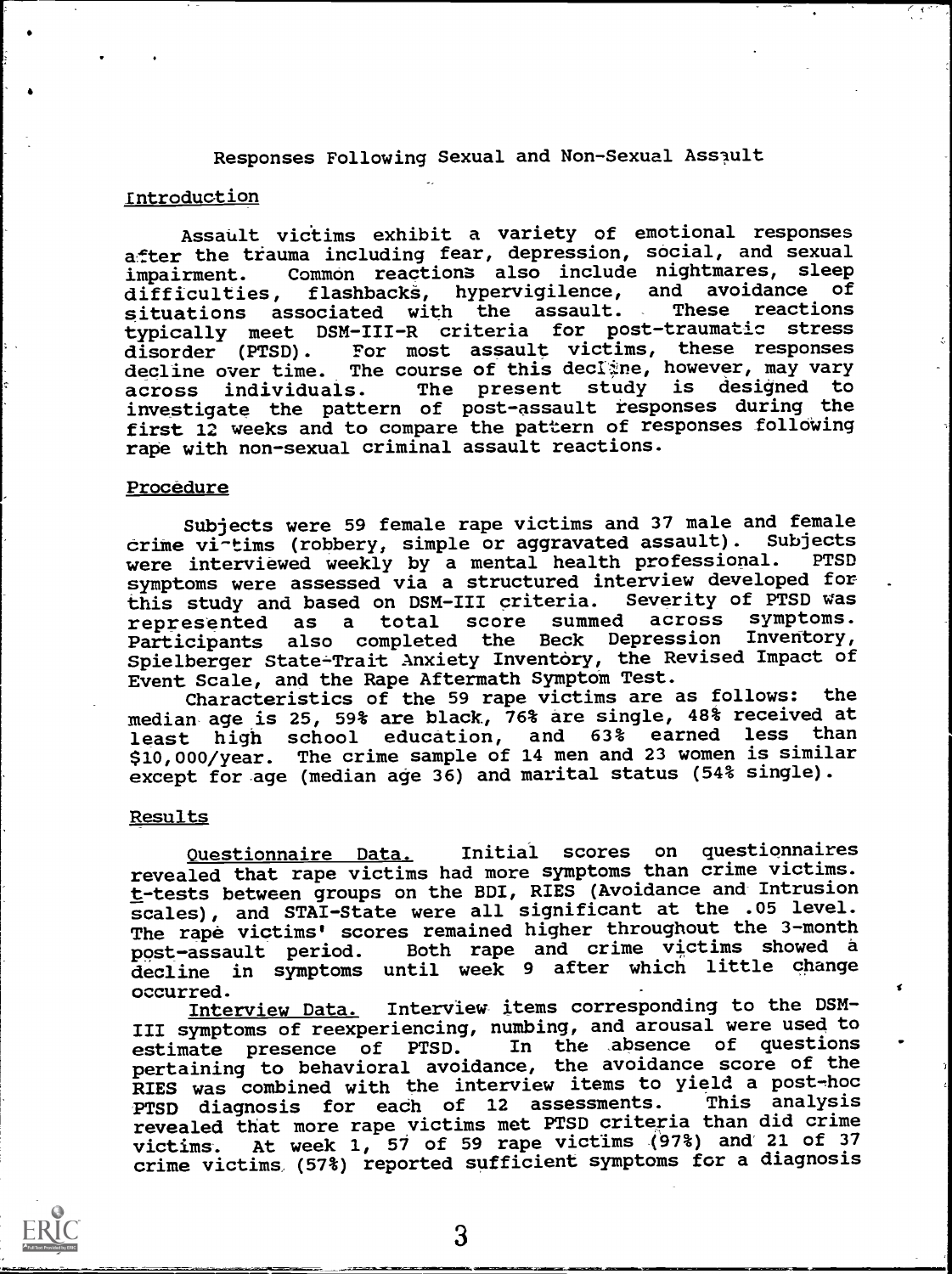of PTSD if the duration criteria were met. Prevalence of PTSD gradually decreased, until week 9 when 19 of 41 (46%) rape victims and 4 of 23 (16%) crime victims remained PTSD.

Using the method described above, subjects were divided into those with and without PTSD at week 9. A comparison between groups revealed that the scores ,of the PTSD rape victims on non-PTSD symptoms (e.g., depression) diverge from those without PTSD and remain consistently elevated throughout the 12 weeks postrape.

## Conclusion

These results indicate that post-rape reactions can be construed as PTSD and that non-sexual crime is less likely to produce PTSD than rape. The retrospective analysis performed to examine prevalence of PTSD is limited because the items used did not correspond exactly to the DSM criteria.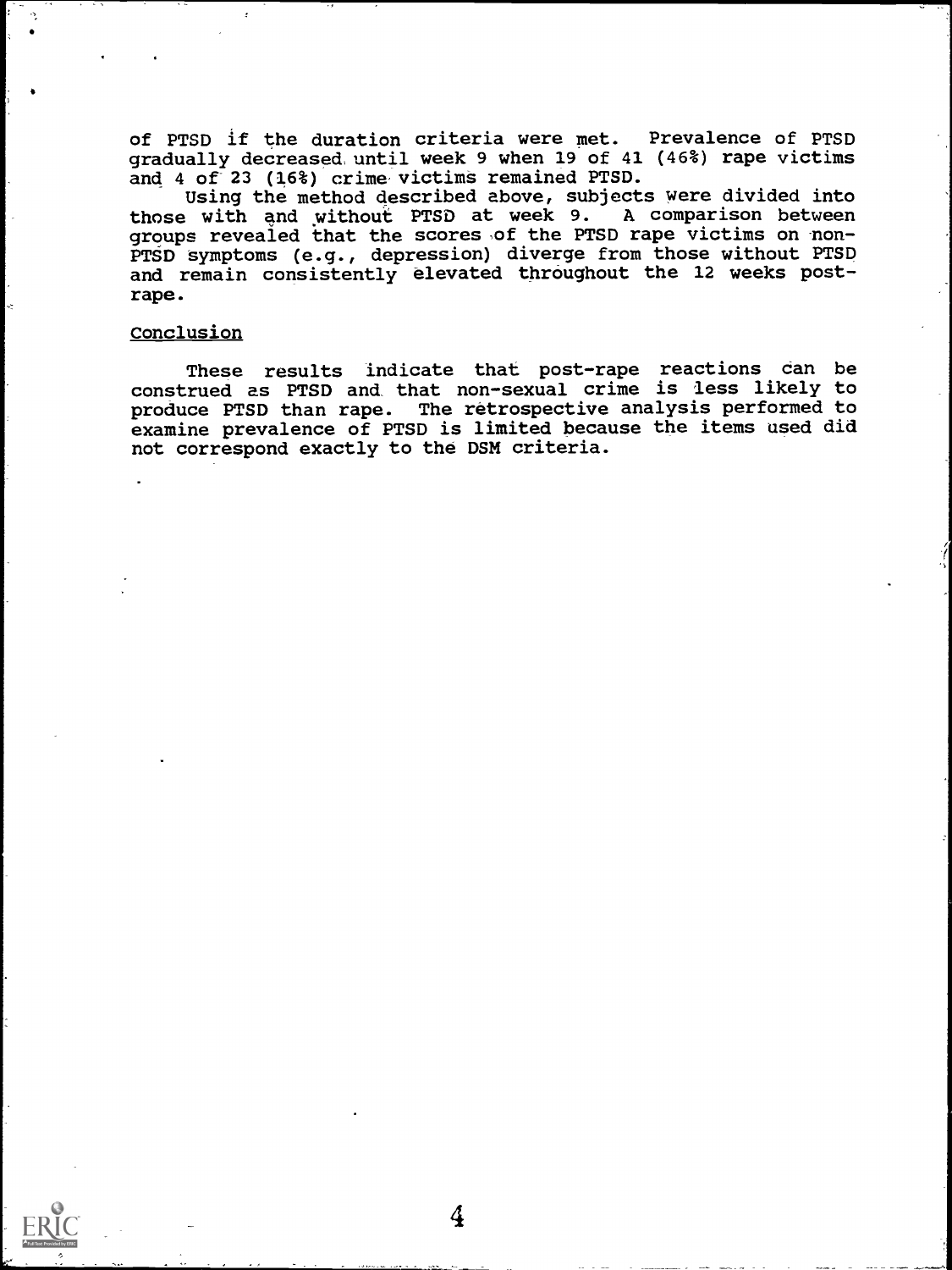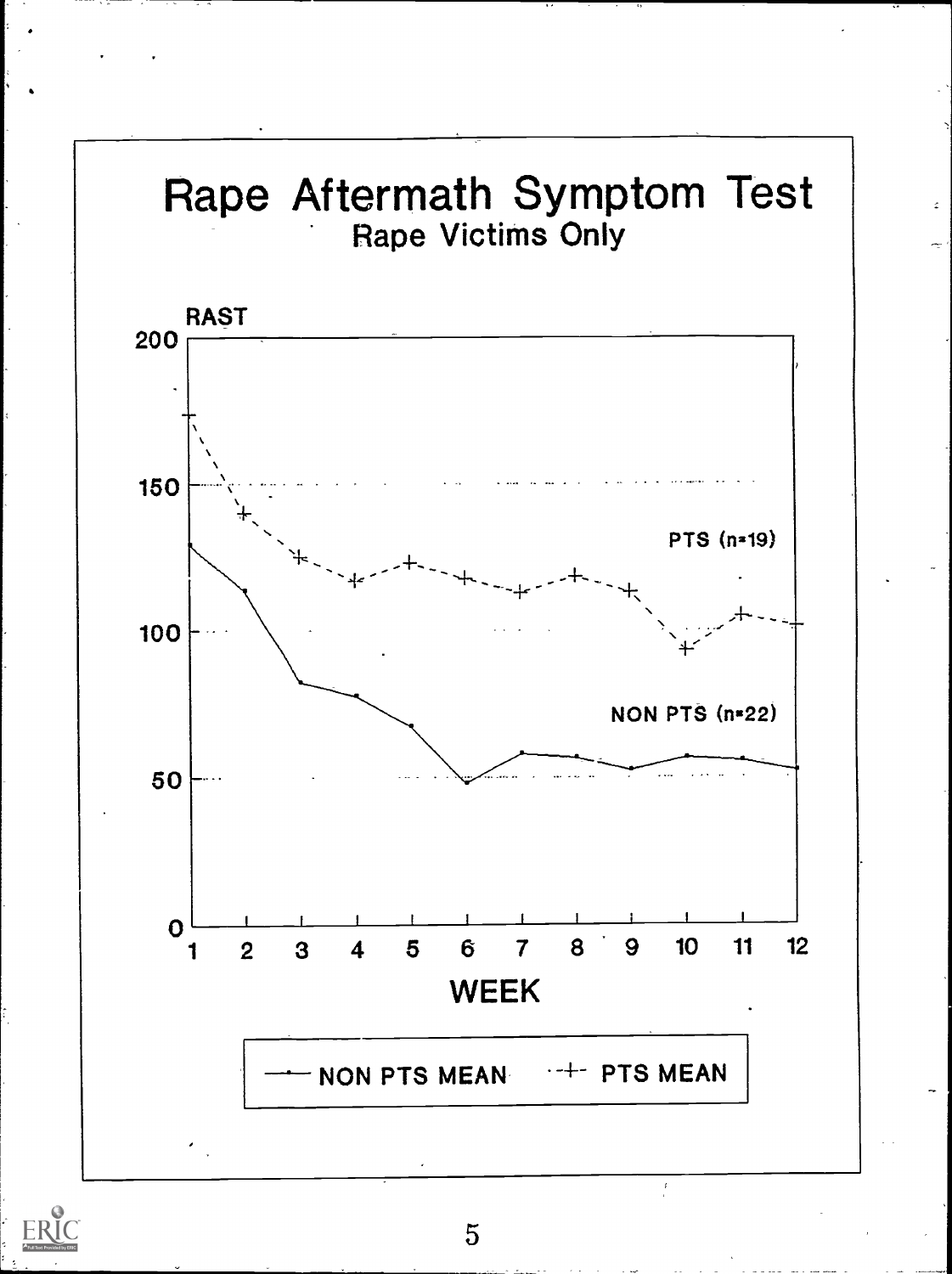

 $6\overline{6}$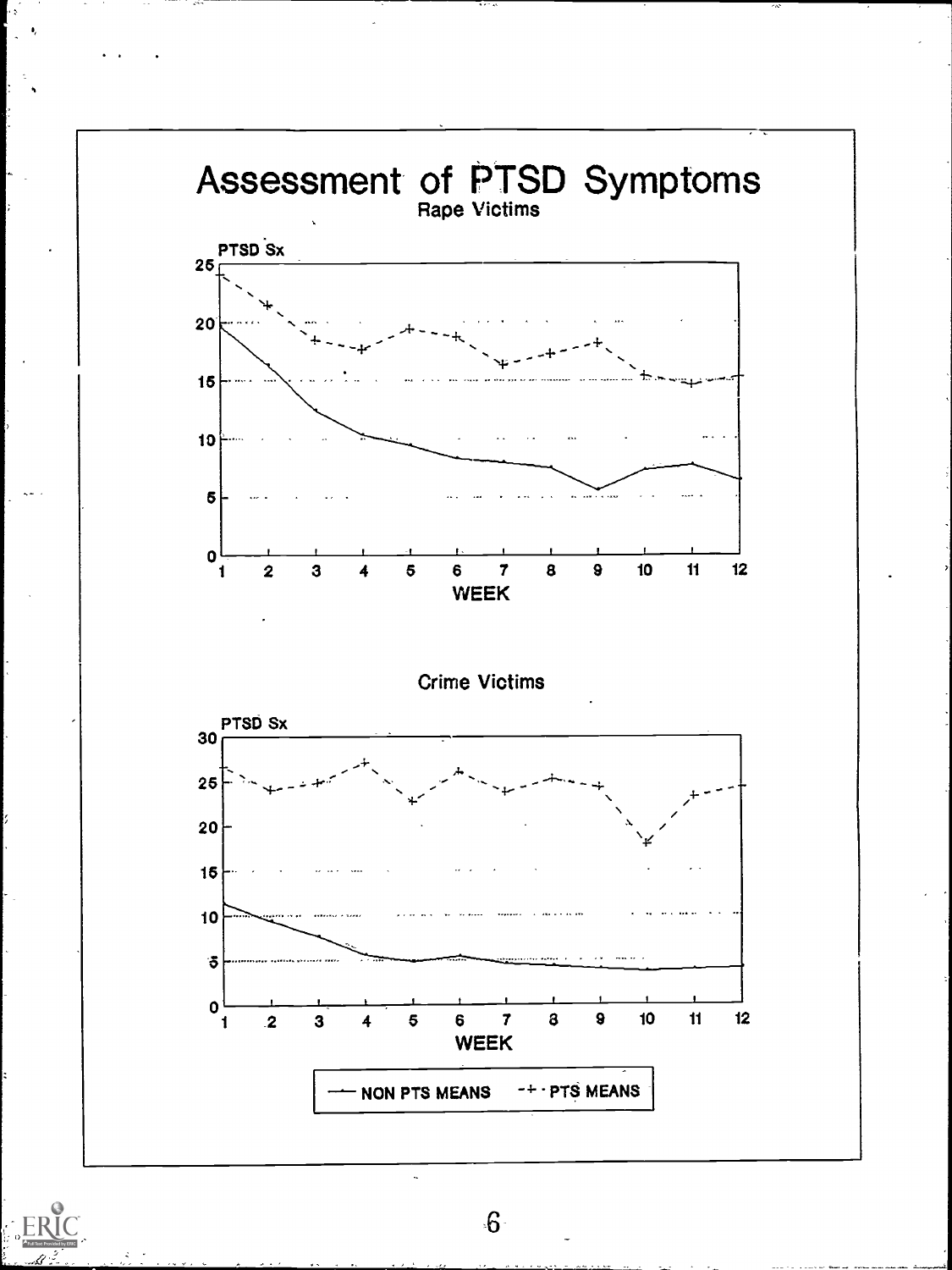

 $\Omega$ 

 $\overline{7}$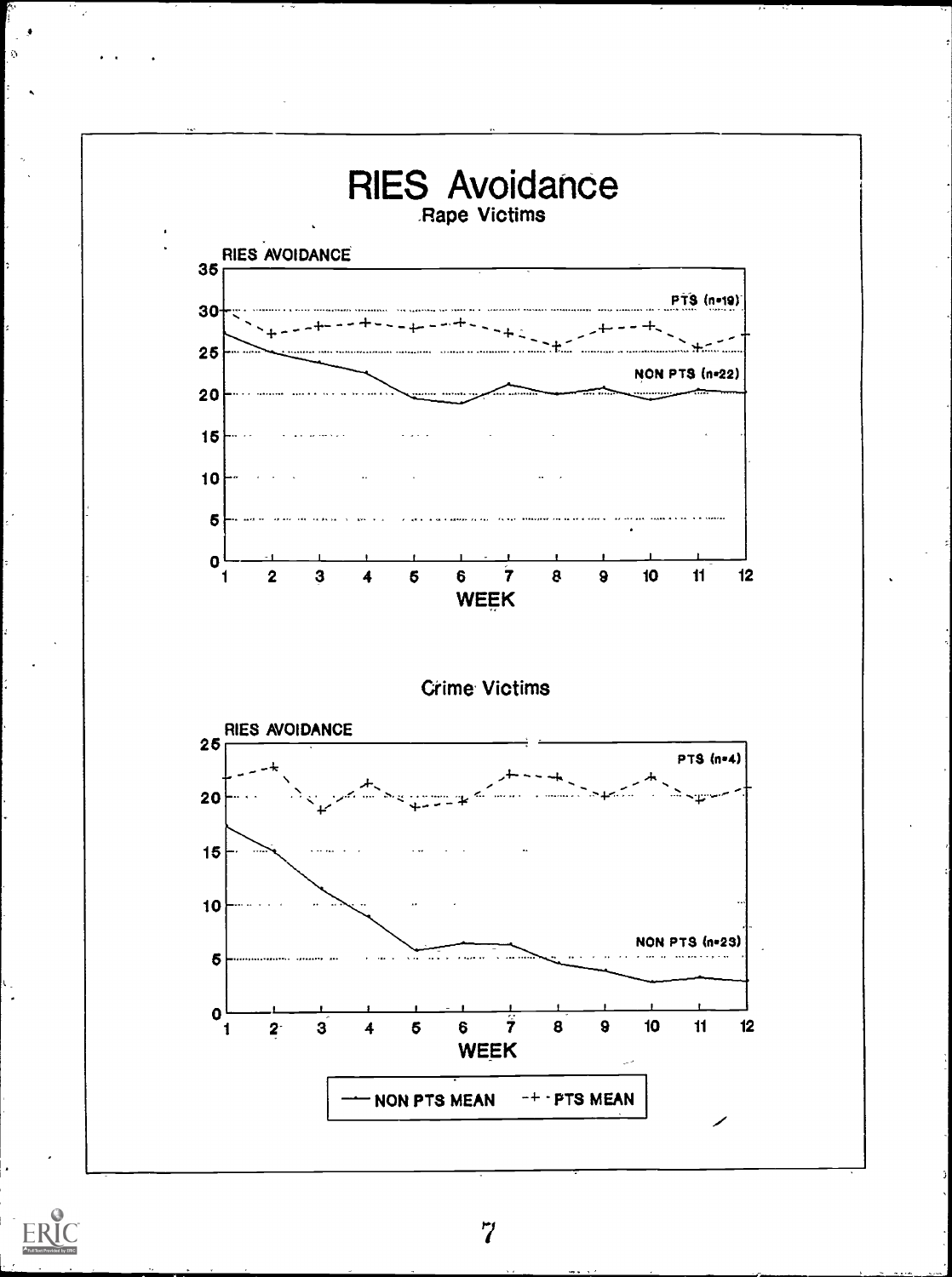

 $\sim$  .

 $\delta$ 

117  $\sim t$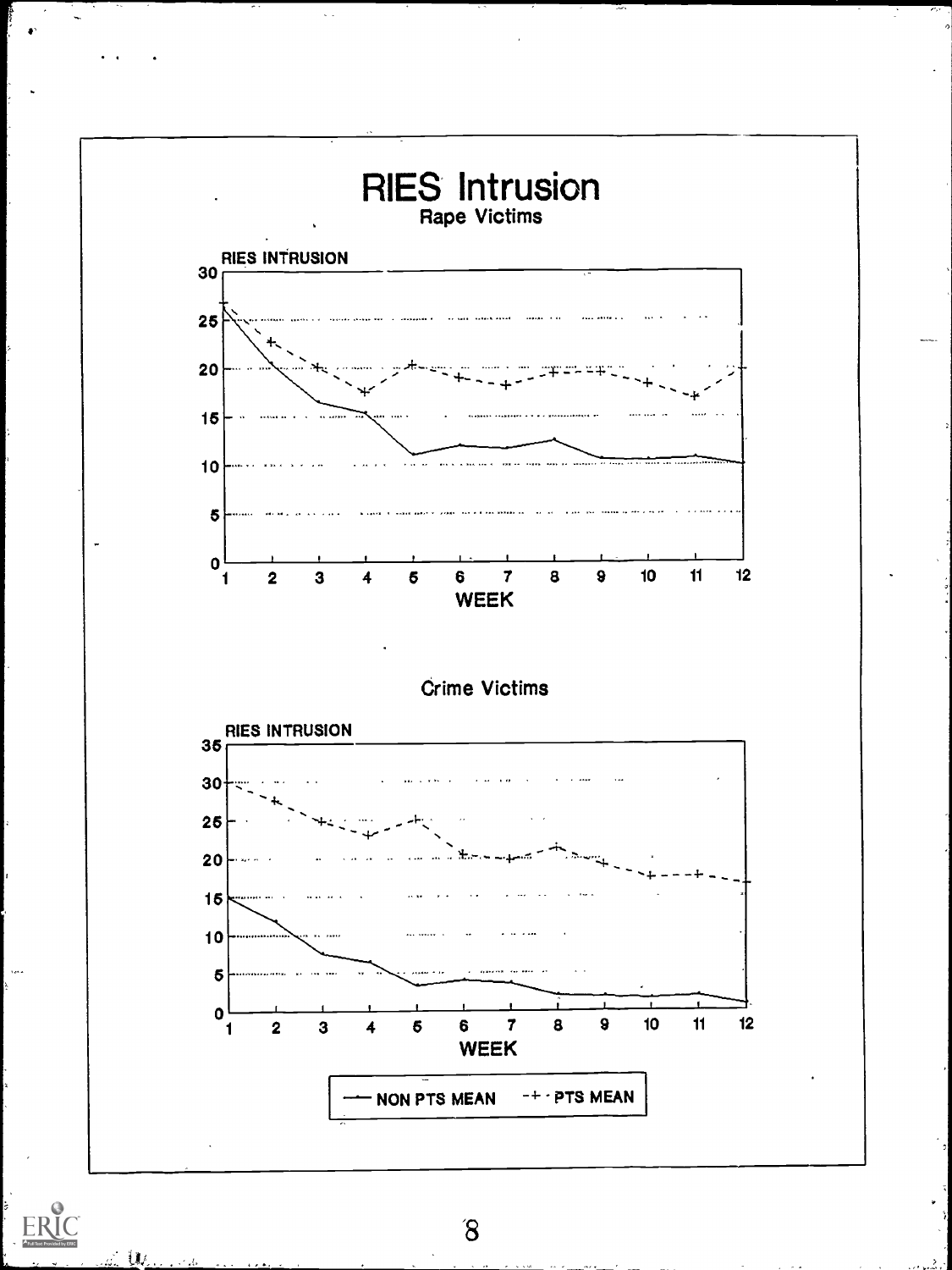